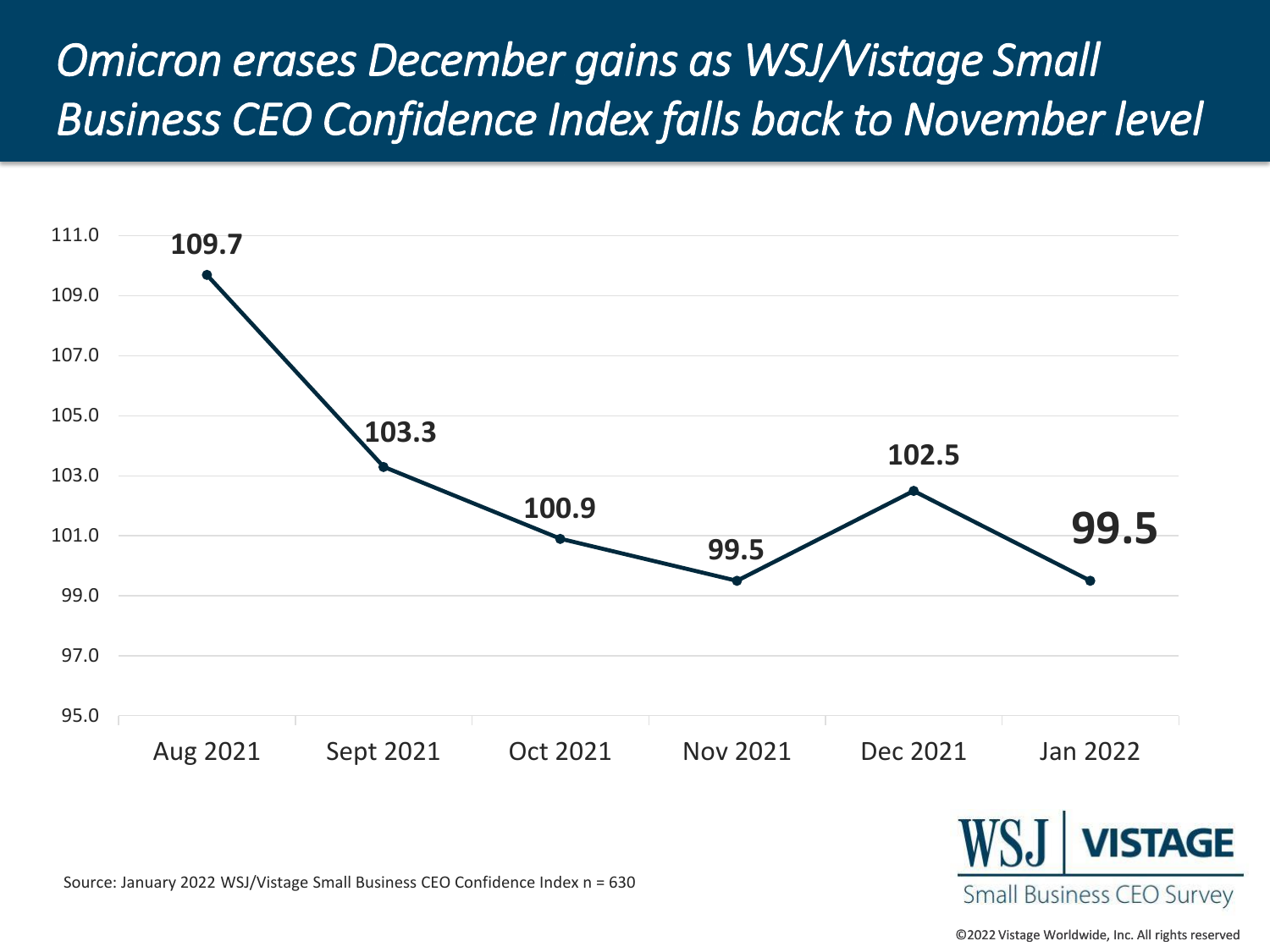# *Proportion of small businesses that believe the economy recently improved declines 10 percentage points in January*

*Compared with a year ago, how have overall economic conditions in the United States changed?*





©2022 Vistage Worldwide, Inc. All rights reserved

**Small Business CEO Survey**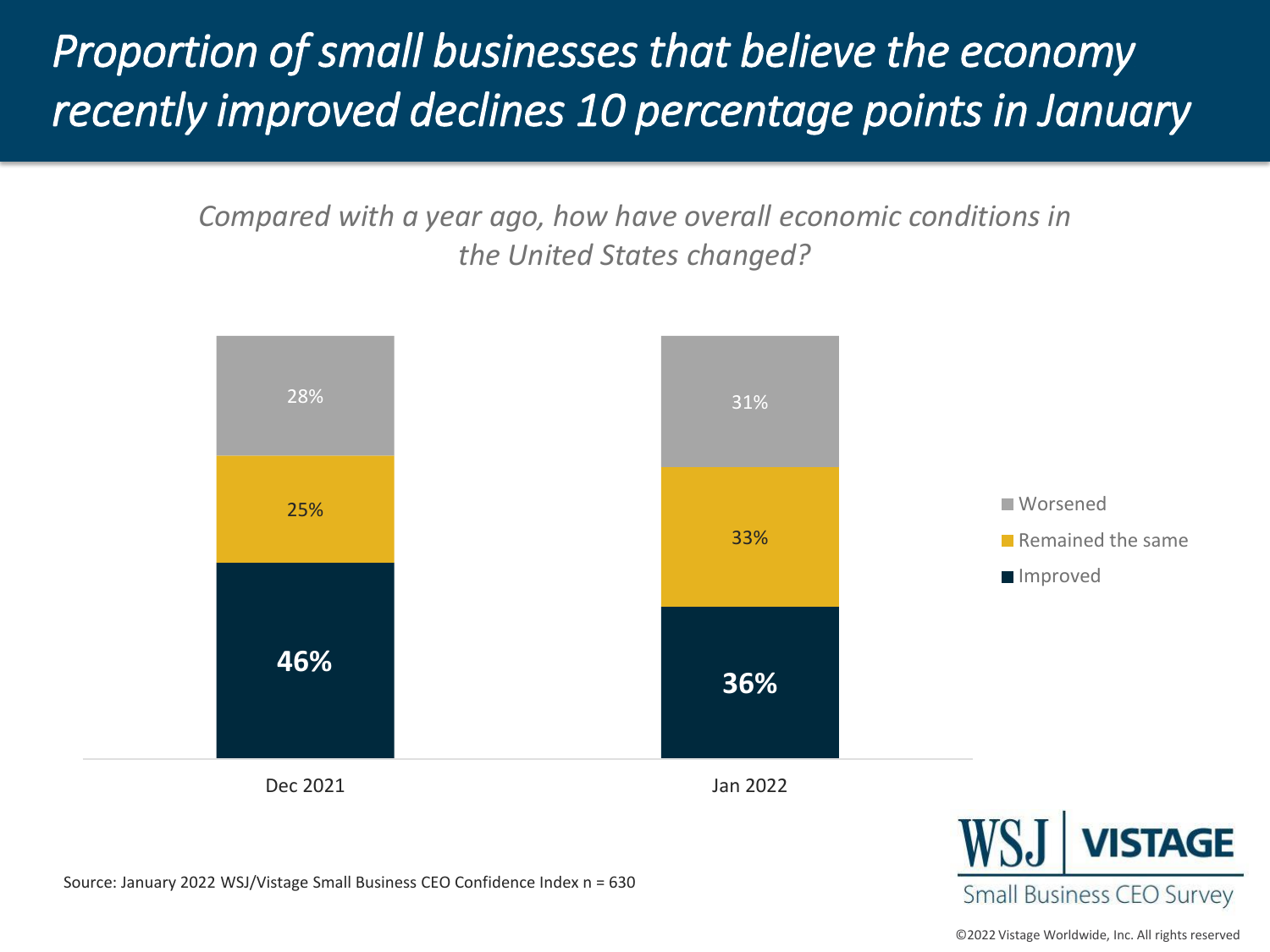# *More than two-thirds of small businesses plan to add to their workforce in the next 12 months*

*How do you expect your firm's total number of employees will change during the next 12 months?*



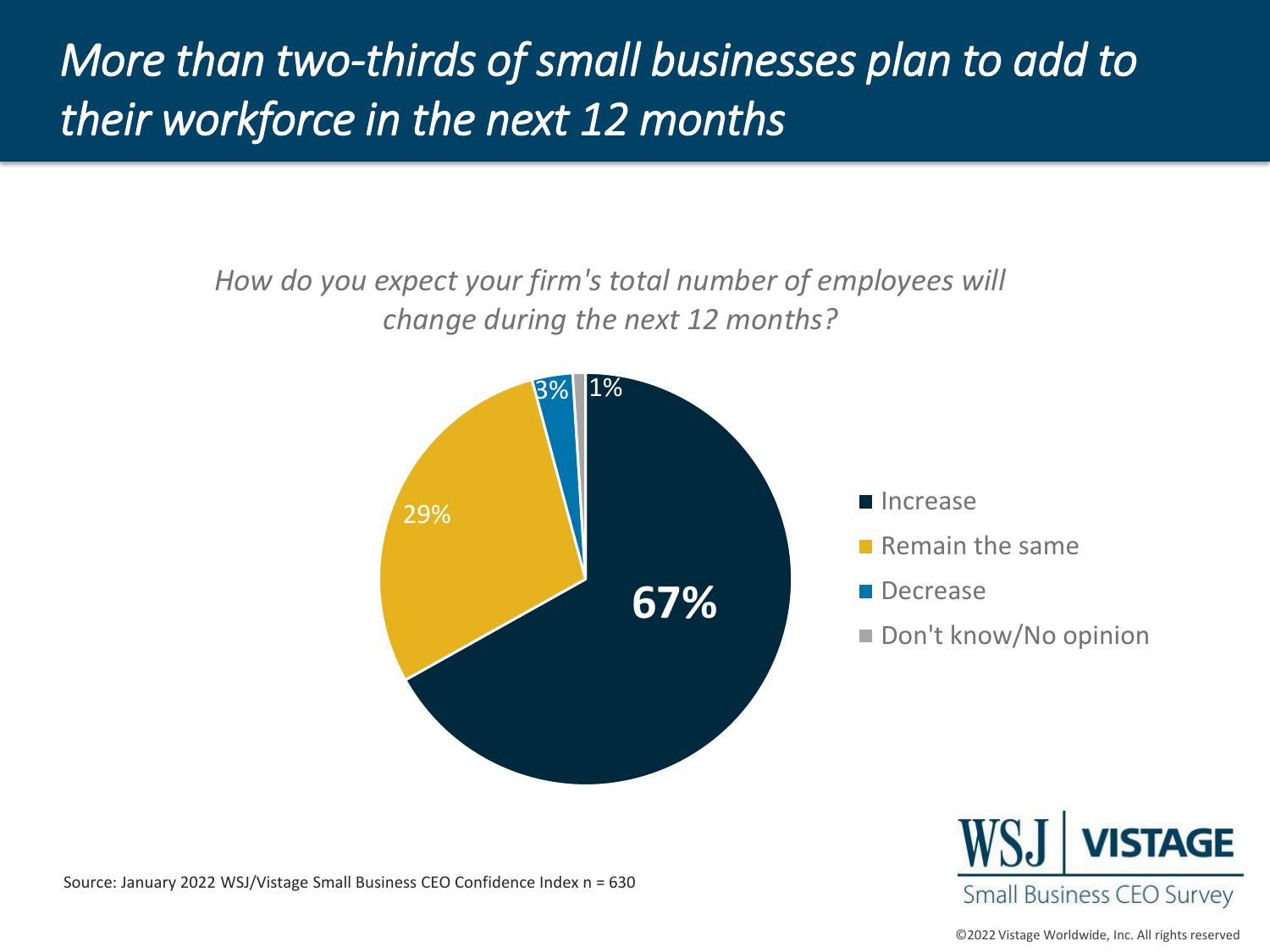## *The proportion of small businesses that plan to increase fixed investments loses half of December's gain*

*How are your firm's total fixed investment expenditures likely to change during the next 12 months?* 





Source: January 2022 WSJ/Vistage Small Business CEO Confidence Index n = 630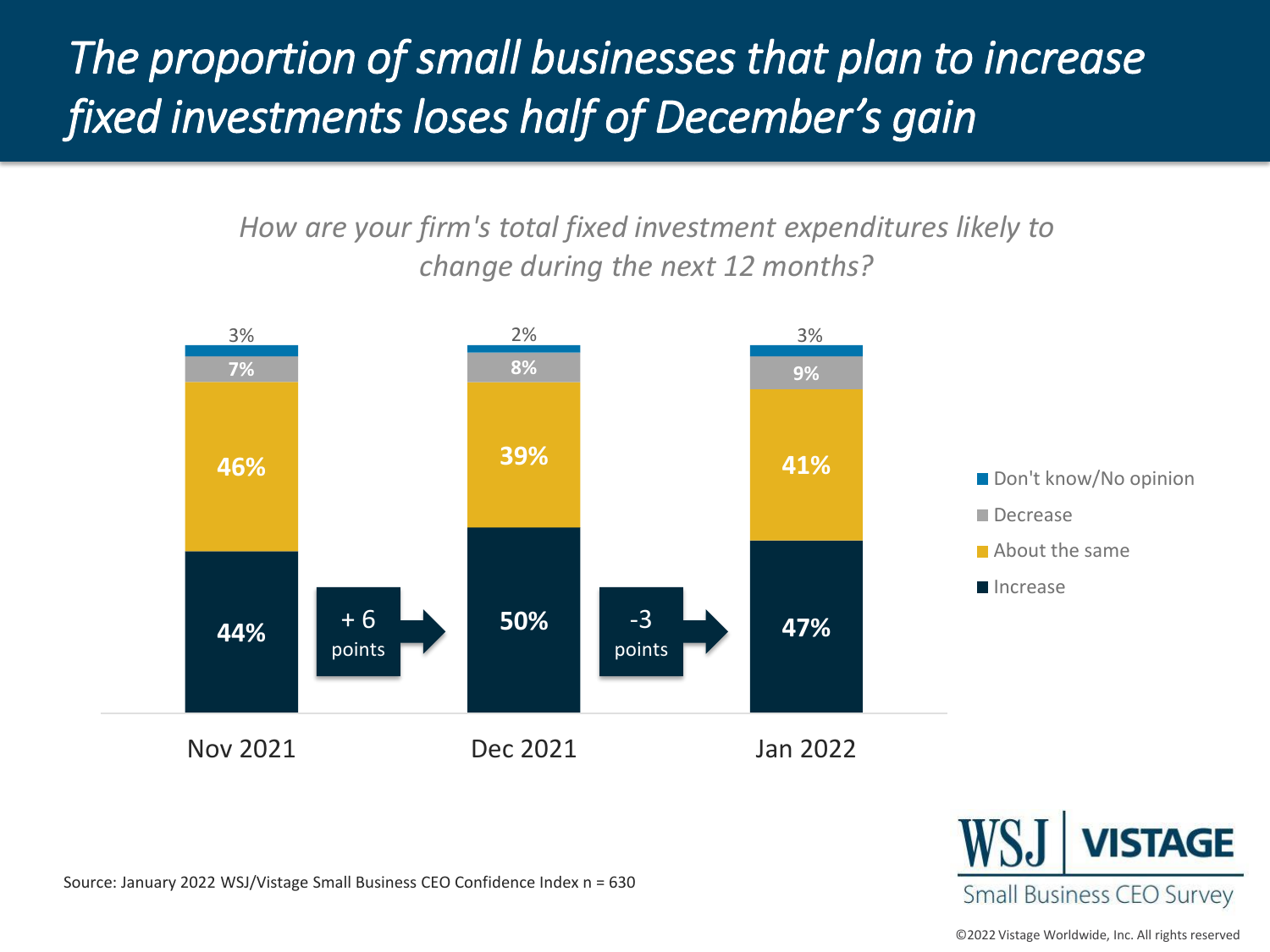## *Expectations for improving revenues among small businesses hold from December's reading*

Proportion of small businesses that project increased revenues over the next 12 months





Source: January 2022 WSJ/Vistage Small Business CEO Confidence Index n = 630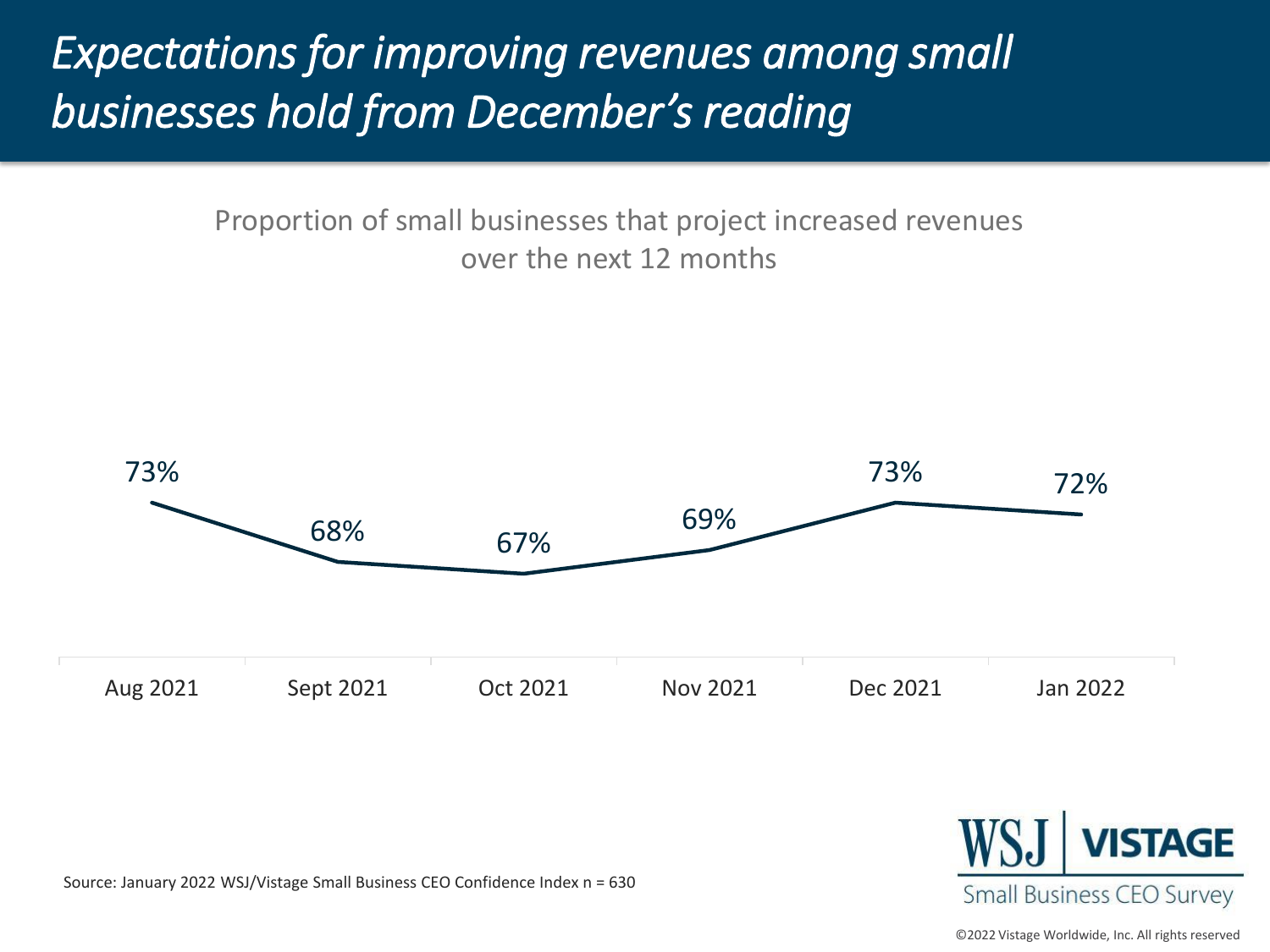*The proportion of small businesses that report supply chain improvements now outweighs those that say it is getting worse*

*Which best describes your supply chain?*





Source: January 2022 WSJ/Vistage Small Business CEO Confidence Index n = 630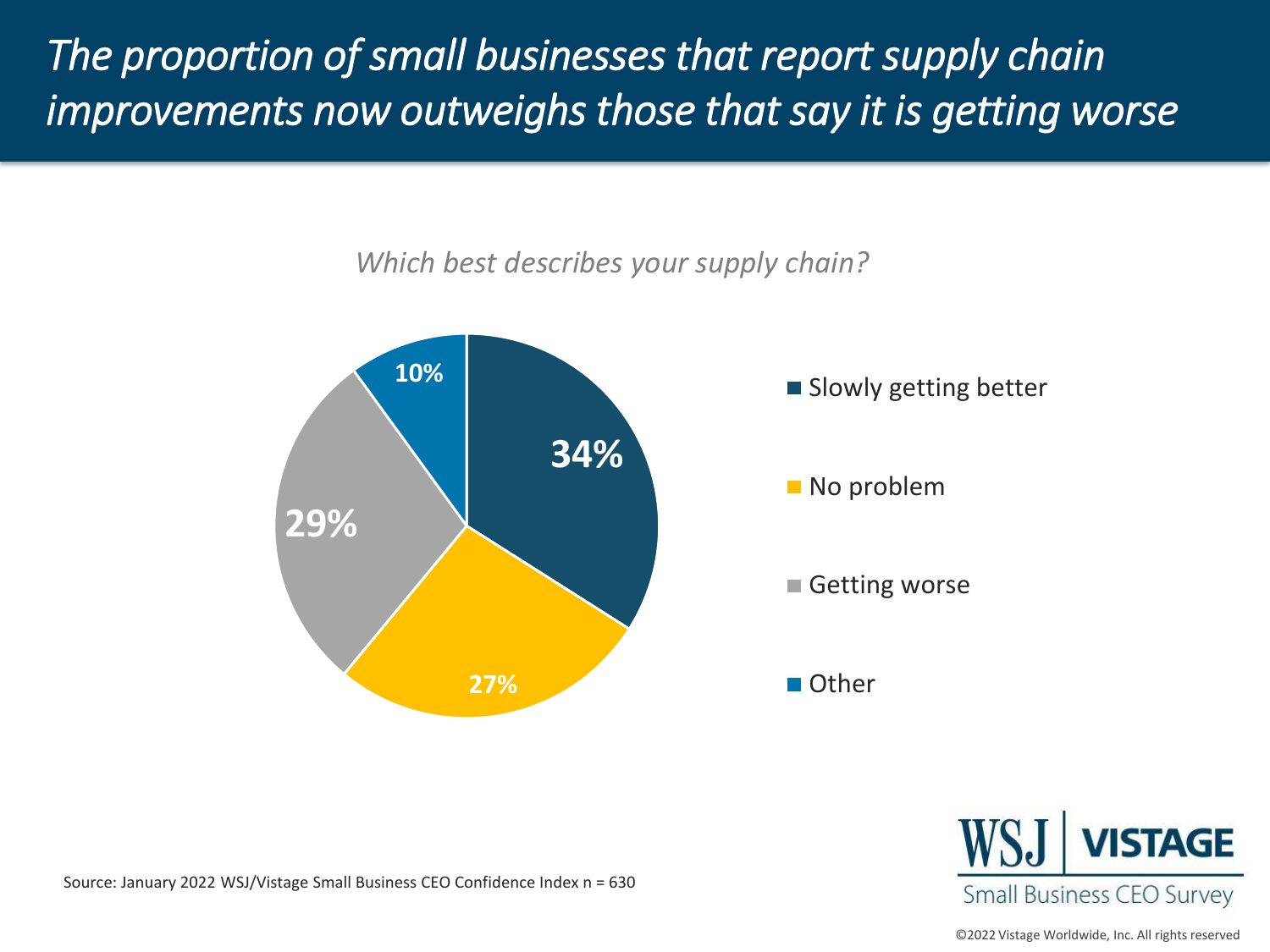# *Profitability expectations of small businesses tick up in January, suggesting supply chain related costs are easing*

Proportion of small businesses that project increased profits over next 12 months





Source: January 2022 WSJ/Vistage Small Business CEO Confidence Index n = 630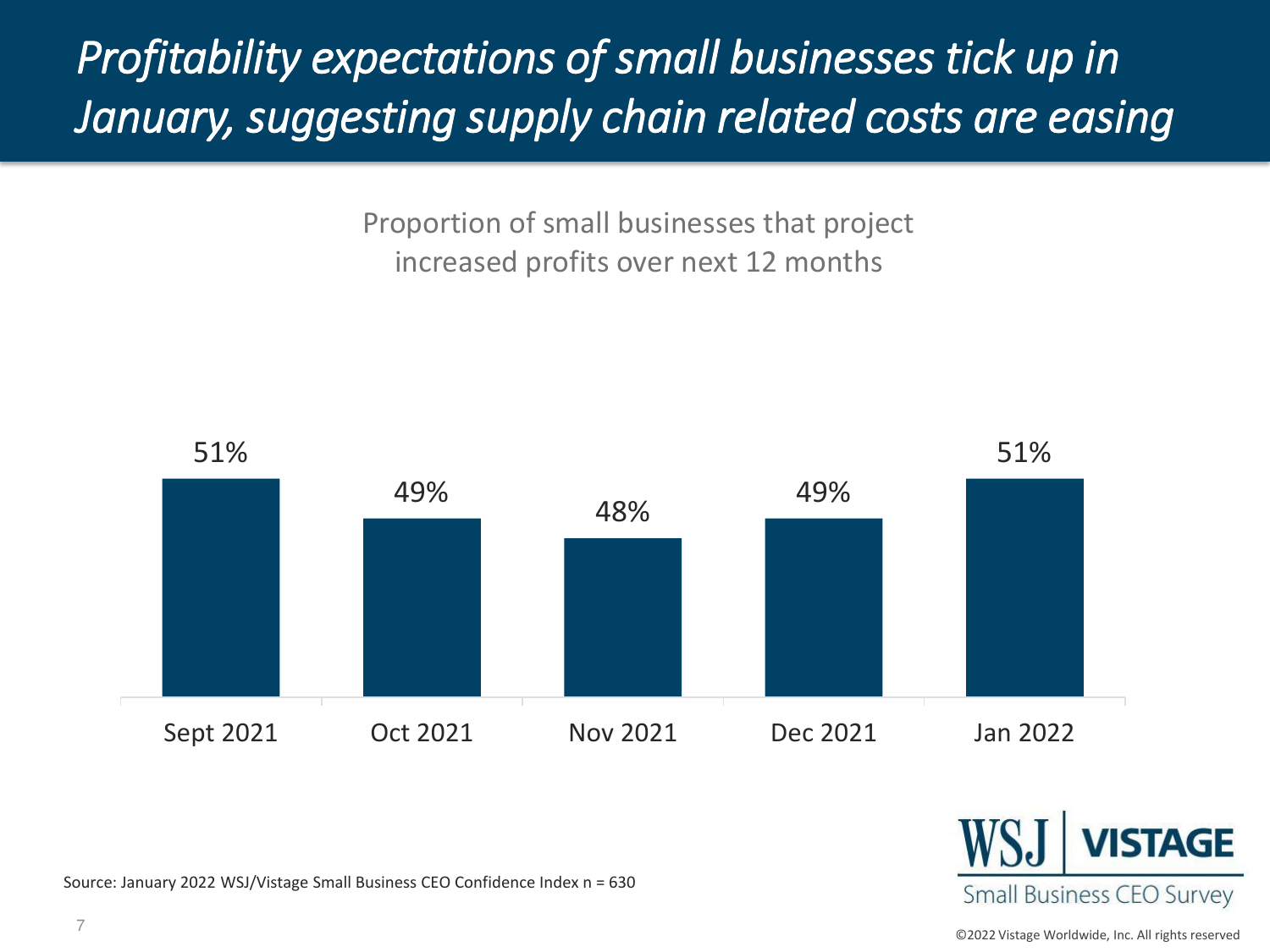# *Small businesses are challenged to operate at full capacity based on talent scarcity and Omicron*

*Are hiring challenges impacting your ability to operate your business at full capacity?*

*If COVID-related illnesses have impacted staffing, what have you done in response?*



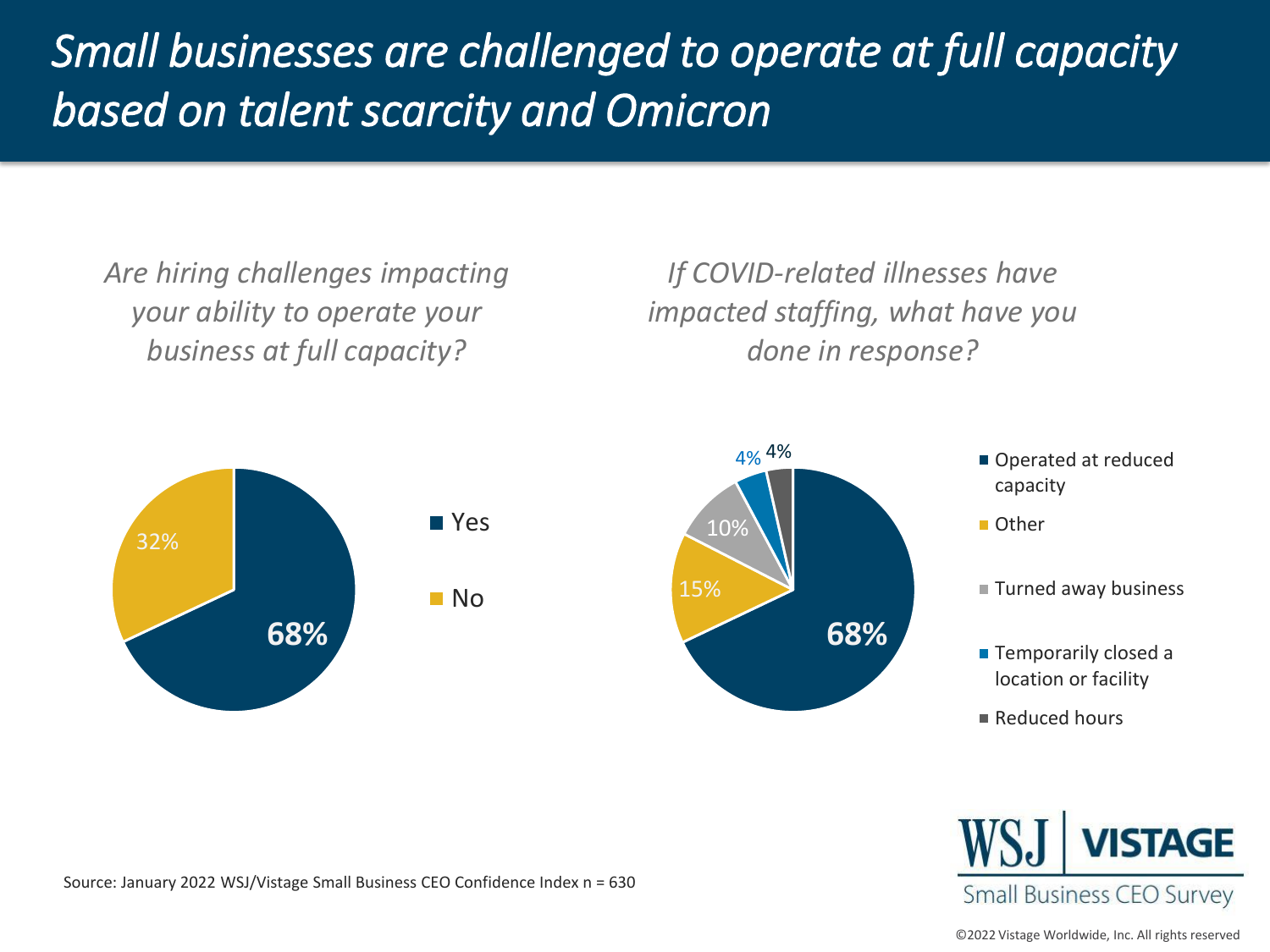## *In January Omicron impacted absenteeism for 8-in-10 small businesses; just 15% reported no impacts*

#### *How is the Omicron variant impacting your business?*



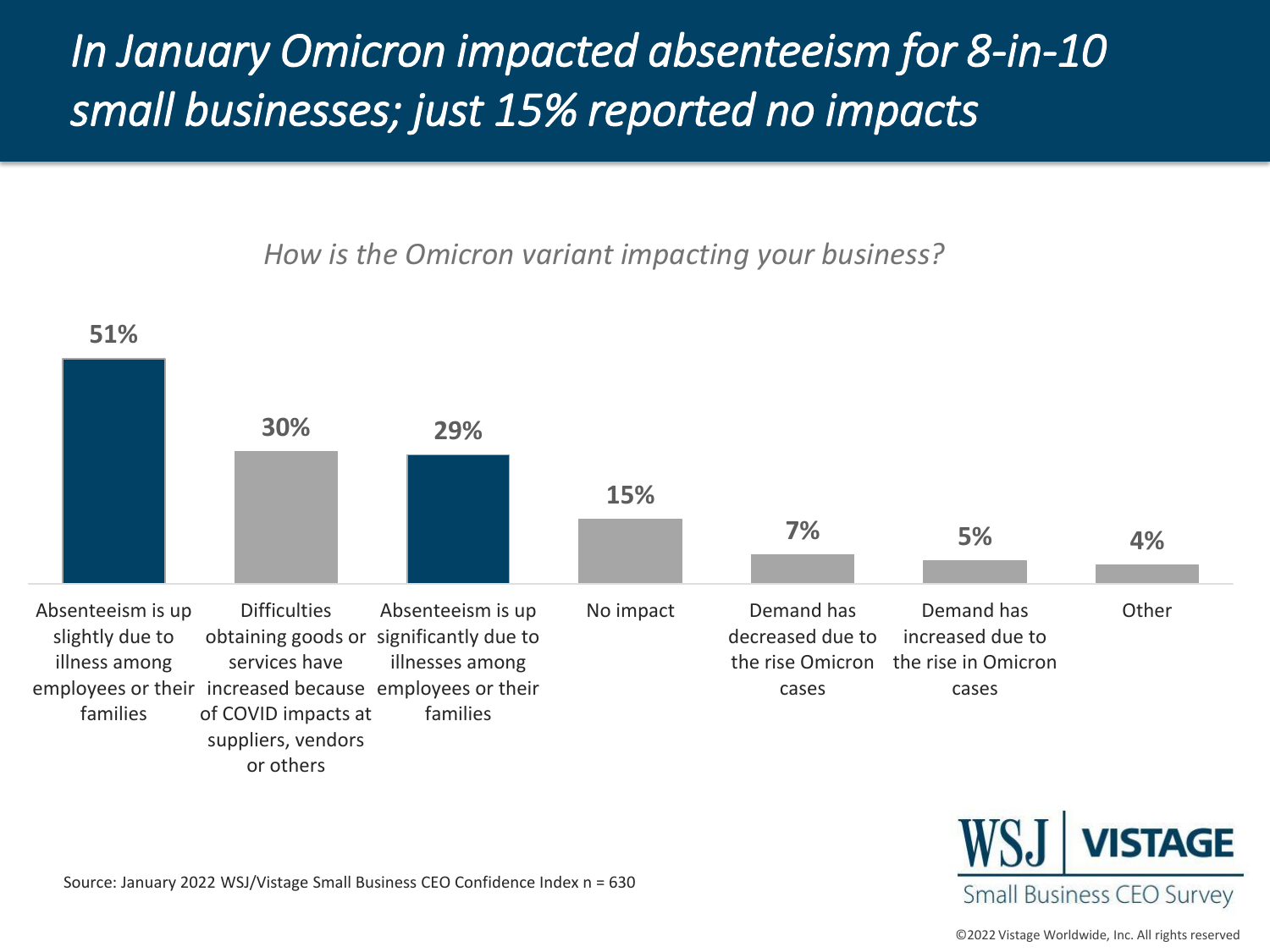# *Wage pressures increased slightly from December while prices from vendors and costs for raw materials eased*

*Which effects of inflation are you experiencing for your business?*